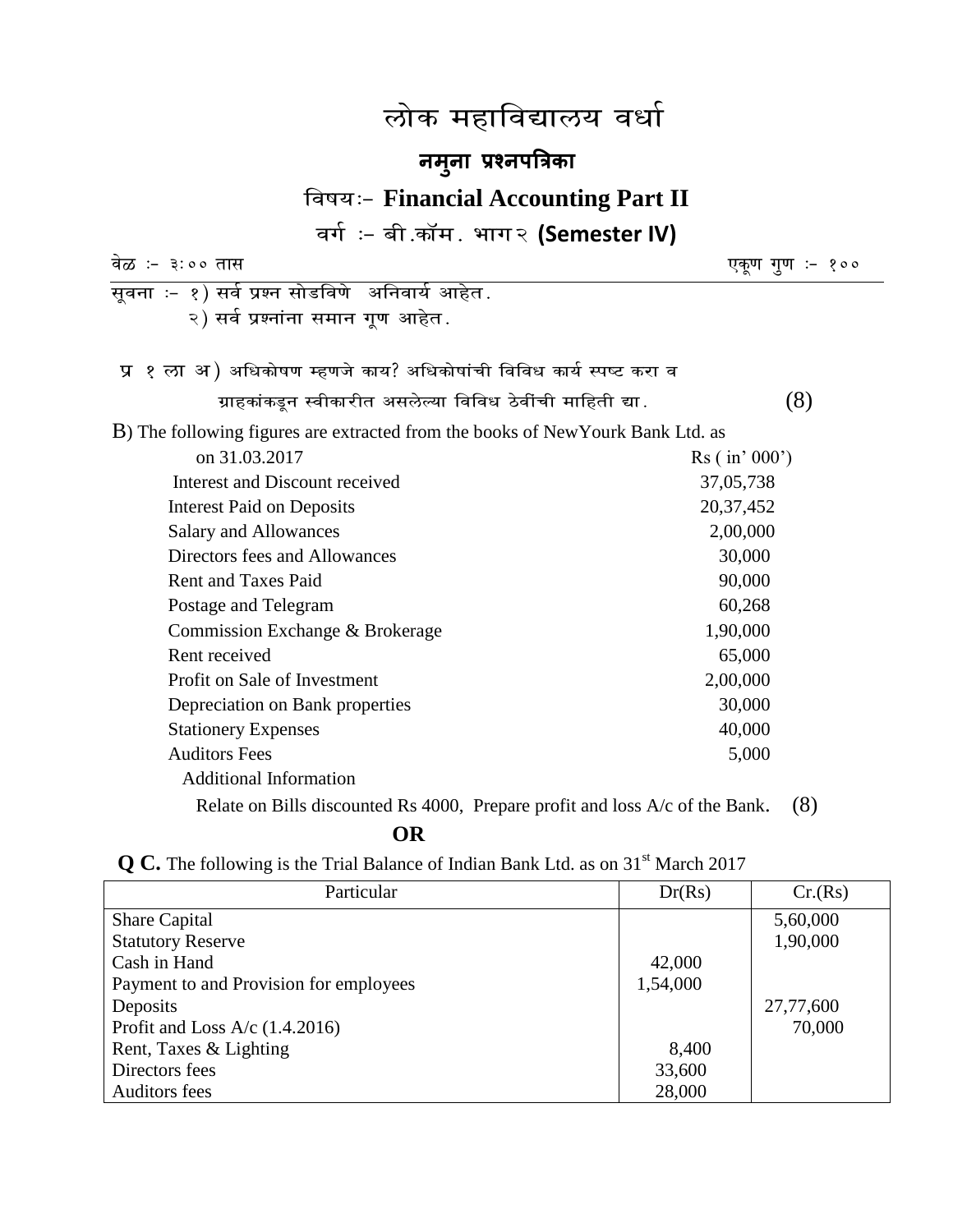| <b>Interest and Discount</b>          |           | 3,50,000  |
|---------------------------------------|-----------|-----------|
| <b>Balance with Central Bank</b>      | 50,400    |           |
| Money at call & Short Notice          | 36,400    |           |
| Commission & Brokerage                |           | 33,600    |
| <b>Investment in Govt. Securities</b> | 5,04,000  |           |
| Promises less depreciation            | 1,00,800  |           |
| Furniture less depreciation           | 19,600    |           |
| Bills discounted & Purchased          | 8,40,000  |           |
| Loans, Cash Credit & Overcharft       | 21,50,400 |           |
| Borrowing from Bank of Maharashtra    |           | 61,600    |
| Provision for Income Tax              |           | 22,400    |
| Income Tax Paid in advance            | 14,400    |           |
| Printing & Stationery                 | 7,000     |           |
| Rent                                  |           | 42,000    |
| Postage & Telegram                    | 9,100     |           |
| <b>Interest on Deposit</b>            | 89,600    |           |
| Depreciation on Bank Property         | 6,300     |           |
|                                       | 41,07,600 | 41,07,600 |
|                                       |           |           |

Adjustment :-

- 1) Interest accured on Investment was Rs. 39,200
- 2) Provide Rs. 8400 for bad debts.
- 3) Provide for Rebate on bills discounted Rs. 8400
- 4) Bills for collection amounted to Rs. 1,12,000
- 5) Acceptance and Endrosments on behalf of customers Rs. 1,40,000
- 6) Transfer to statutory Reserve as per rule. Prepare Profit and Loss A/c for the year ended on 31<sup>st</sup> March 2017 and Balance Sheet as on that date.  $(16)$

### ${\bf Q}$   ${\bf 2}$  ${\bf A}$ . पूनर्विमा म्हणजे काय? सामान्य विमा प्रमंडळाच्या दृष्टीने पुनर्विम्याची काय आवश्यकता आहे?

**Q 2 B**. From the following information, prepare the Balance Sheet of Marine

| Insurance Co. Ltd. as on 31 <sup>st</sup> March 2017. | Rs.      |
|-------------------------------------------------------|----------|
| Reserve for Unexpired Risk as on 31.03.2017           | 7,25,000 |
| <b>Outstanding Premium</b>                            | 42,000   |
| Deposits with Controller of Insurance                 | 5,00,000 |
| Furniture & Fitting                                   | 52,000   |
| Amount due from Agents                                | 27,000   |
| P/L Appropriation                                     | 1,00,000 |
| <b>General Reserve</b>                                | 80,000   |
| <b>Share Capital</b>                                  | 5,00,000 |
| Investment                                            | 7,40,000 |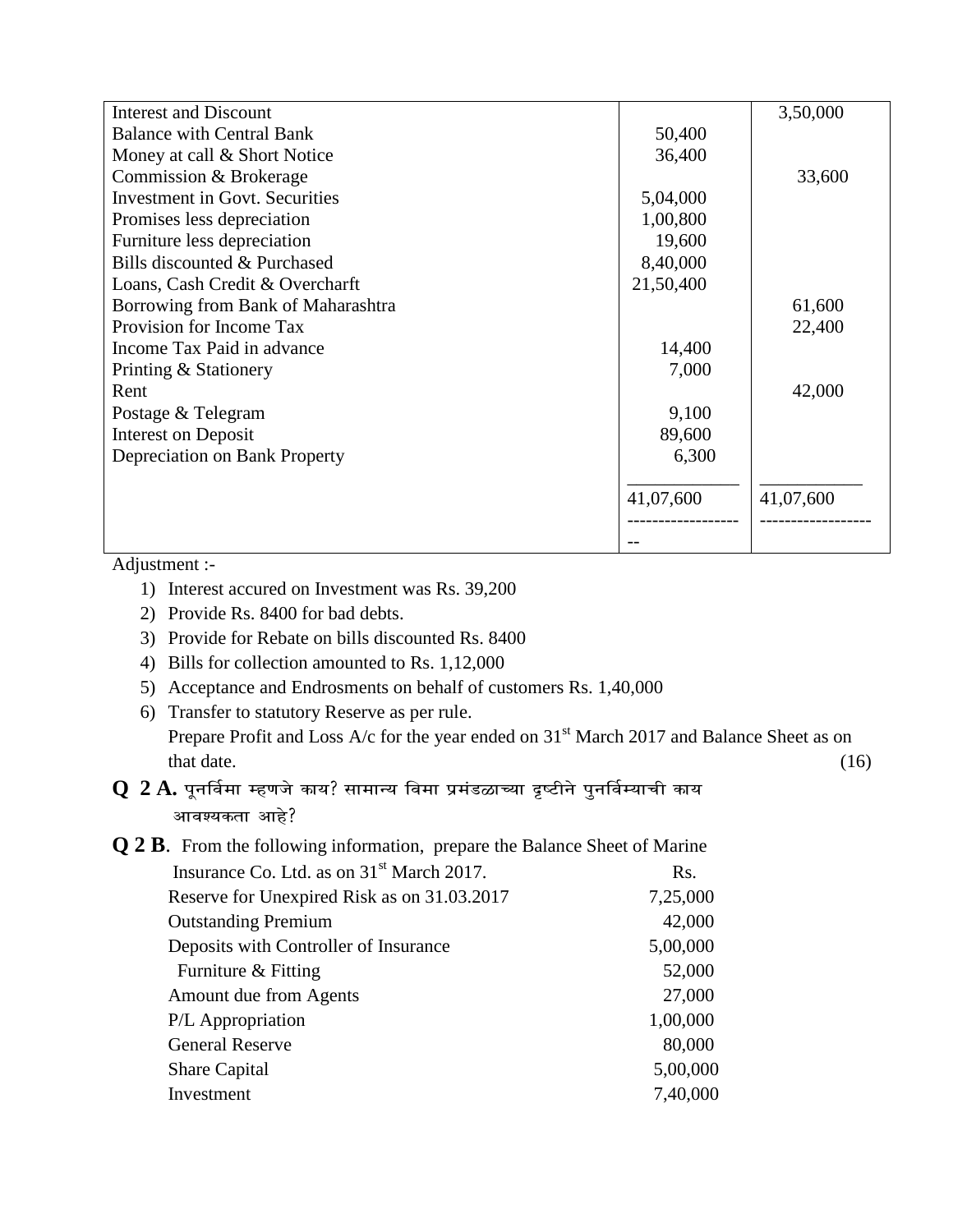| Cash in Deposit $A/c$                | 2,00,000 |
|--------------------------------------|----------|
| Outstanding dividends on Investments | 12,000   |
| Amounts due to Re-insurers           | 80,000   |
| <b>Sundary Creditors</b>             | 24,700   |
| Cash at Bank                         | 10,000   |
| <b>Sundary Debtors</b>               | 33,160   |
|                                      |          |

Additional Information-

- 1) Outstanding claims due and intimated as on  $31<sup>st</sup>$  March 2017 Rs. 66,000
- 2) Divident at 8% has been proposed by the directors out of current profits.
- 3) Share Capital consists of equity shares of Rs. 100 each, on which Rs. 50 per Share has been called and paid up. **(8)**

#### **OR**

**Q 2 C**. From the following figures extracted from the books of Pallavi fire Insurance

- Co. ltd., you are required to prepare fire Revenue A/c, Profit and Loss A/c,
	- P/L Appropriation A/c for the year ended  $31<sup>st</sup>$  March 2017 and the Balance Sheet as on that date.

| <b>Share Capital</b>                    | 8,00,000  | Profit & Loss A/c             | 1,20,000  |
|-----------------------------------------|-----------|-------------------------------|-----------|
| <b>General Reserve</b>                  | 4,00,000  | Rent(Dr)                      | 50,000    |
| <b>Sundary Creditors</b>                | 45,000    | Directors fees                | 15,000    |
| Loans $(Dr)$                            | 6,00,000  | Audit fees                    | 10,000    |
| Investments                             | 26,00,000 | Fire Fund (1.4.2016)          | 10,00,000 |
| Agent Balance (Dr)                      | 2,94,000  | Premimums                     | 18,00,000 |
| Cash in Hand                            | 25,000    | Re-insurance Premium          | 70,000    |
| Cash at Bank                            | 1,30,000  | Add.Reserve(1.4.2016)         | 3,00,000  |
| <b>Outstanding Premiums</b>             | 20,000    | Claims Paid                   | 4,20,000  |
| <b>Expenses of Management</b>           | 2,50,000  | Comm. On Re-insu. Ceded       | 40,000    |
| Income from Investments                 | 1,85,000  | Claims intimated but not paid |           |
| <b>Share Transfer fees</b>              | 4,000     | (1.4.2016)                    | 30,000    |
| <b>Commission on Direct Busines</b>     | 2,00,000  | Claims recovered from re-     |           |
| <b>Commission Re-Insurance Accepted</b> | 60,000    | insurers.                     | 20,000    |
|                                         |           |                               |           |

The following further information is also available

- 1) Claims intimated but not paid as on  $31<sup>st</sup>$  March 2017 amounted to Rs. 50,000
- 2) Provide from Income Tax Rs. 4,00,000
- 3) Transfer to General Reserve Rs. 1,80,000
- 4) Propose Dividend @15%
- 5) Reserve for unexpired Risk is tobe provided in accordance with the Code of conduct of the General Insurance Componies.
- 6) Provide for Additional Reserve of 2% of the net premium in addition to the Opening balance of additional Reserve. **(16)**

**प्र** ३ अ ख्याती म्हणजे काय? ख्याती मुल्यांकनाच्या विविध पध्दती कोणत्या आहेत?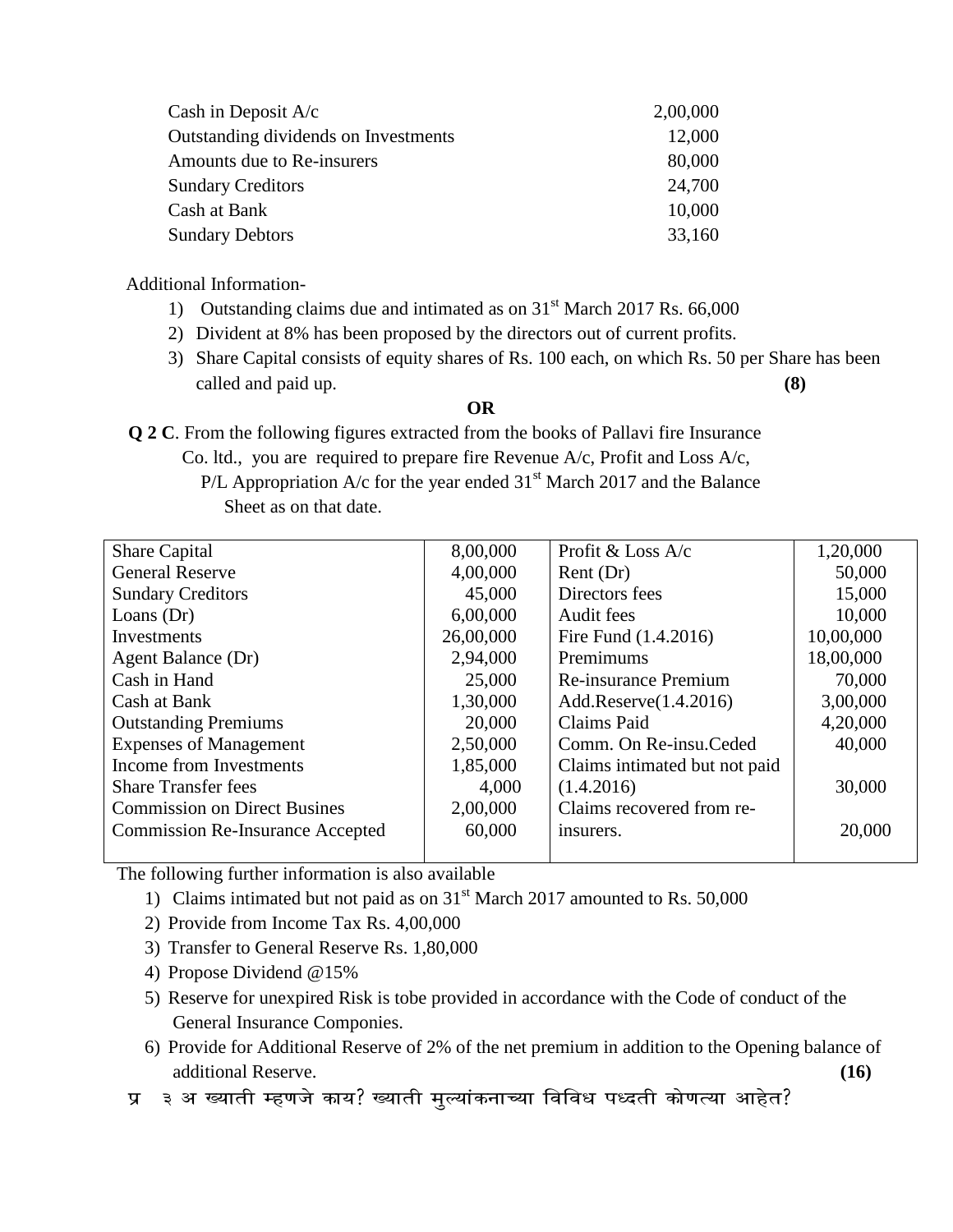| ख्याती मुल्याकनावर प्रभाव टाकणारे घटक स्पष्ट करा.                                                                                                                                                                                                                                                                         |                | (8)  |  |  |
|---------------------------------------------------------------------------------------------------------------------------------------------------------------------------------------------------------------------------------------------------------------------------------------------------------------------------|----------------|------|--|--|
| <b>Q 3 B)</b> Average Capital employed in XYZ Co. Ltd. is Rs. 6,00,000 Its for the first<br>four year are Rs. 65,000; Rs 70,000; Rs 75,000; and Rs. 80,000<br>respectively. It is expected that the company will maintain its super profit<br>in next four year also. Take present value of on annuity of Rs. 0.282012 at |                |      |  |  |
| 5% for four year as one rupee. Fair return is expected to be 11%                                                                                                                                                                                                                                                          |                |      |  |  |
| Calculated Goodwill according to annuity method.                                                                                                                                                                                                                                                                          |                | (8)  |  |  |
| <b>OR</b>                                                                                                                                                                                                                                                                                                                 |                |      |  |  |
| C) The following particulars are available in respect of the business carried                                                                                                                                                                                                                                             |                |      |  |  |
| on by a trader:-                                                                                                                                                                                                                                                                                                          |                |      |  |  |
| 1) Profit earned for the year:-                                                                                                                                                                                                                                                                                           |                |      |  |  |
| 2000-01 Rs 50,000; 2001-02 Rs 60,000; 2002-03 Rs 55,000                                                                                                                                                                                                                                                                   |                |      |  |  |
| 2) Normal rate of profit $-10\%$                                                                                                                                                                                                                                                                                          |                |      |  |  |
| 3) Capital employed - Rs 3,00,000                                                                                                                                                                                                                                                                                         |                |      |  |  |
| 4) Present Value of an annuity of one rupee for five years at<br>10% Rs 3.78                                                                                                                                                                                                                                              |                |      |  |  |
| 5) The Profit for the year 2001-02 include a non-recuring Profit of                                                                                                                                                                                                                                                       |                |      |  |  |
| Rs. 9000                                                                                                                                                                                                                                                                                                                  |                |      |  |  |
| You are required to calculate Goodwill as per:-                                                                                                                                                                                                                                                                           |                |      |  |  |
| i) Five year Purchase of Super Profit.                                                                                                                                                                                                                                                                                    |                |      |  |  |
| ii) Capitalisation of Super Profit Method, and                                                                                                                                                                                                                                                                            |                |      |  |  |
| Annuity Method.<br>iii)                                                                                                                                                                                                                                                                                                   |                | (16) |  |  |
| प्र ४ अ) प्रमंडळाचे निस्तारण यापासून आपणास काय अर्थबोध होतो?                                                                                                                                                                                                                                                              |                |      |  |  |
| निस्तारणाचे विविध प्रकार स्पष्ट करा.                                                                                                                                                                                                                                                                                      | (8)            | O    |  |  |
| <b>4 B)</b> Amit & Co. 1td. went into liqudation. Its assets realized Rs. 3,50,000 encluding                                                                                                                                                                                                                              |                |      |  |  |
| amount realized by the fully secured creditors from the Sale of Securities held                                                                                                                                                                                                                                           |                |      |  |  |
| by them.                                                                                                                                                                                                                                                                                                                  |                |      |  |  |
| The following was the position:-                                                                                                                                                                                                                                                                                          |                |      |  |  |
| Share Capital :- 1000 Shares of Rs 100 each                                                                                                                                                                                                                                                                               | $\mathbf{R}$ s |      |  |  |
| Secured Creditors (securities realized Rs. 40,000)<br>35,000                                                                                                                                                                                                                                                              |                |      |  |  |
| <b>Preferential Creditors</b><br>6,000                                                                                                                                                                                                                                                                                    |                |      |  |  |
| <b>Unsecured Creditors</b>                                                                                                                                                                                                                                                                                                | 1,40,000       |      |  |  |
| Debentures having a floating charges on the assets                                                                                                                                                                                                                                                                        |                |      |  |  |
| of the Company                                                                                                                                                                                                                                                                                                            | 2,50,000       |      |  |  |
| liquidation Expenses                                                                                                                                                                                                                                                                                                      | 5,000          |      |  |  |
| <b>Liquidators Remuneration</b>                                                                                                                                                                                                                                                                                           | 7,500          |      |  |  |
| Prepare the Liquidators final statement of account.                                                                                                                                                                                                                                                                       |                | (8)  |  |  |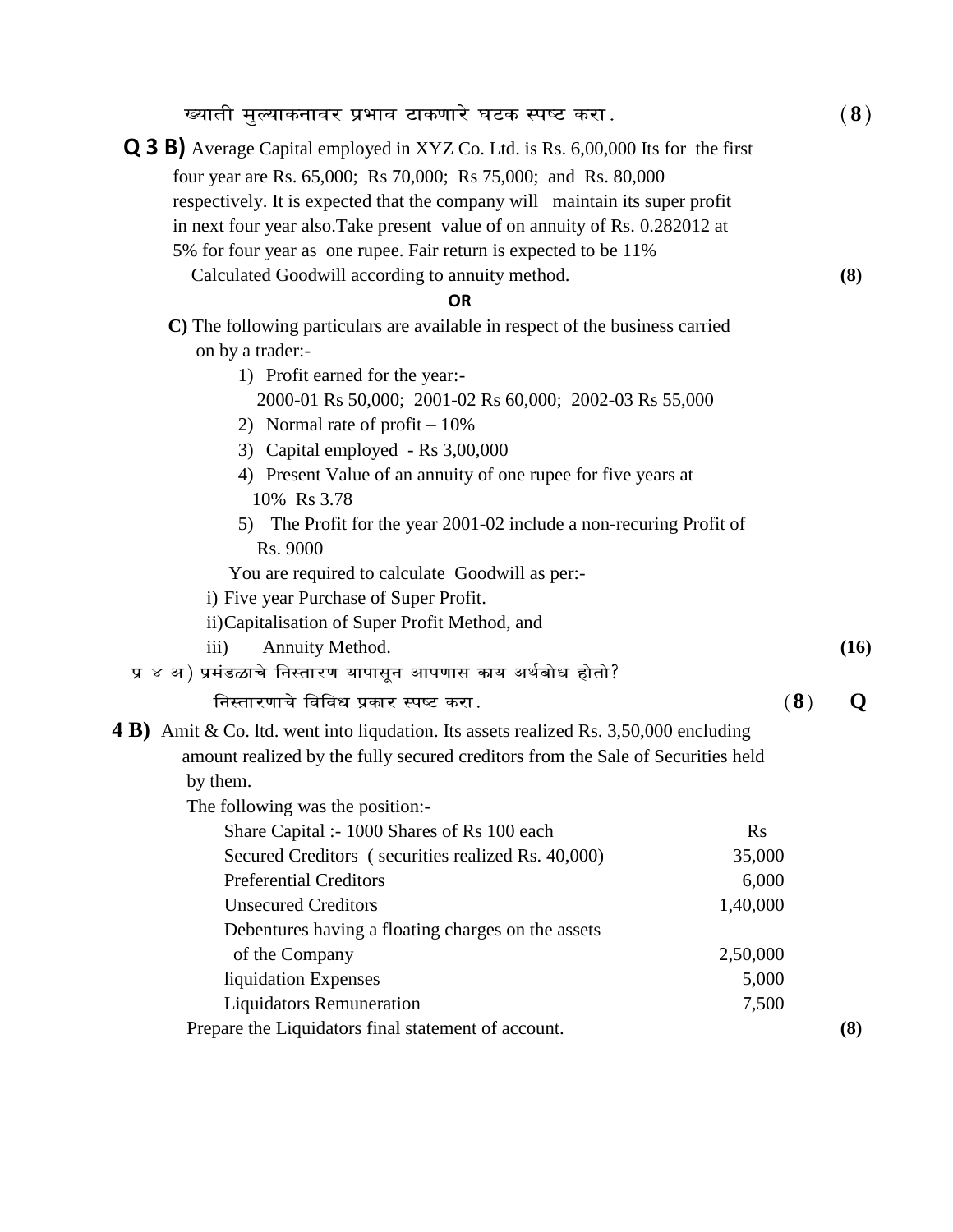#### **Q 4 C)** Himalaya Co. ltd went into roluntary liquidation on 1<sup>st</sup> April 2012. Their Balance Sheet on that date was as under.

| Liabilities                                                                                                                    | R <sub>s</sub> .                                | Assets                                                                 | $\rm Rs$                                    |
|--------------------------------------------------------------------------------------------------------------------------------|-------------------------------------------------|------------------------------------------------------------------------|---------------------------------------------|
| Share Capital<br>20000 Shares 5% perfe.<br>Shares of Rs 100 each<br>20,000 Ordinary Shares<br>of Rs. 100 each<br>6% Debentures | 20,00,000<br>20,00,000<br>5,00,000<br>10,50,000 | Cash<br><b>Debtors</b><br><b>Sundary Assets</b><br>Profit $&$ Loss A/c | 20,000<br>8,00,000<br>45,18,000<br>2,12,000 |
| Creditor                                                                                                                       | 55,50,000                                       |                                                                        | $\overline{55,50,000}$                      |

Balance Sheet as on 1-4-2012

#### Additional Information:-

- 1) Liquidator recovered Rs. 38,00,000 from debtors and from sale of all the assets.
- 2) Dividedend on preferential share is paid up to 31.03.2011
- 3) Debenture holders were paid on 30 sept 2012 with interest upto the date of payment.
- 4) Liquidation expenses were Rs. 39000.
- 5) Liquidators is entitled to receive commission at 2% on money collected by him and 2% on the amount refunded to ordinary share holders.
- 6) Creditors for Rs. 50,000 were preferential. Prepare Liquidators final statement of A/c (Books are closed on 31<sup>st</sup> March every year) **16**)
- **Q 5 A)** The following are the particulars of 'D'Mart' Commercial Bank ltd.

| as on $31st$ March 2017.                    | <b>Rs</b> |
|---------------------------------------------|-----------|
| <b>Sundary Charges</b>                      | 2000      |
| <b>Rent and Taxes</b>                       | 22,000    |
| Relate on bills Discounted (to be adjusted) | 55,000    |
| Commission charged to Customer              | 7,000     |
| Discount on Bill Discounted                 | 2,10,000  |
| Director's fees                             | 5,000     |
| <b>Establishment Expenses</b>               | 60,000    |
| Interest on loans                           | 2,80,000  |
| <b>Interest on Fixed Deposits</b>           | 2,98,000  |
| <b>Intrest on Cash Credit Account</b>       | 2,40,000  |
| <b>Auditors Fees</b>                        | 3,000     |
| <b>Intrest on Current Account</b>           | 45,000    |
| <b>Intrest on Overdraft</b>                 | 60,000    |
| Intrest on Saving Bank A/c                  | 72,000    |
| Postage                                     | 2,000     |
| Printing & Stationary                       | 3,000     |